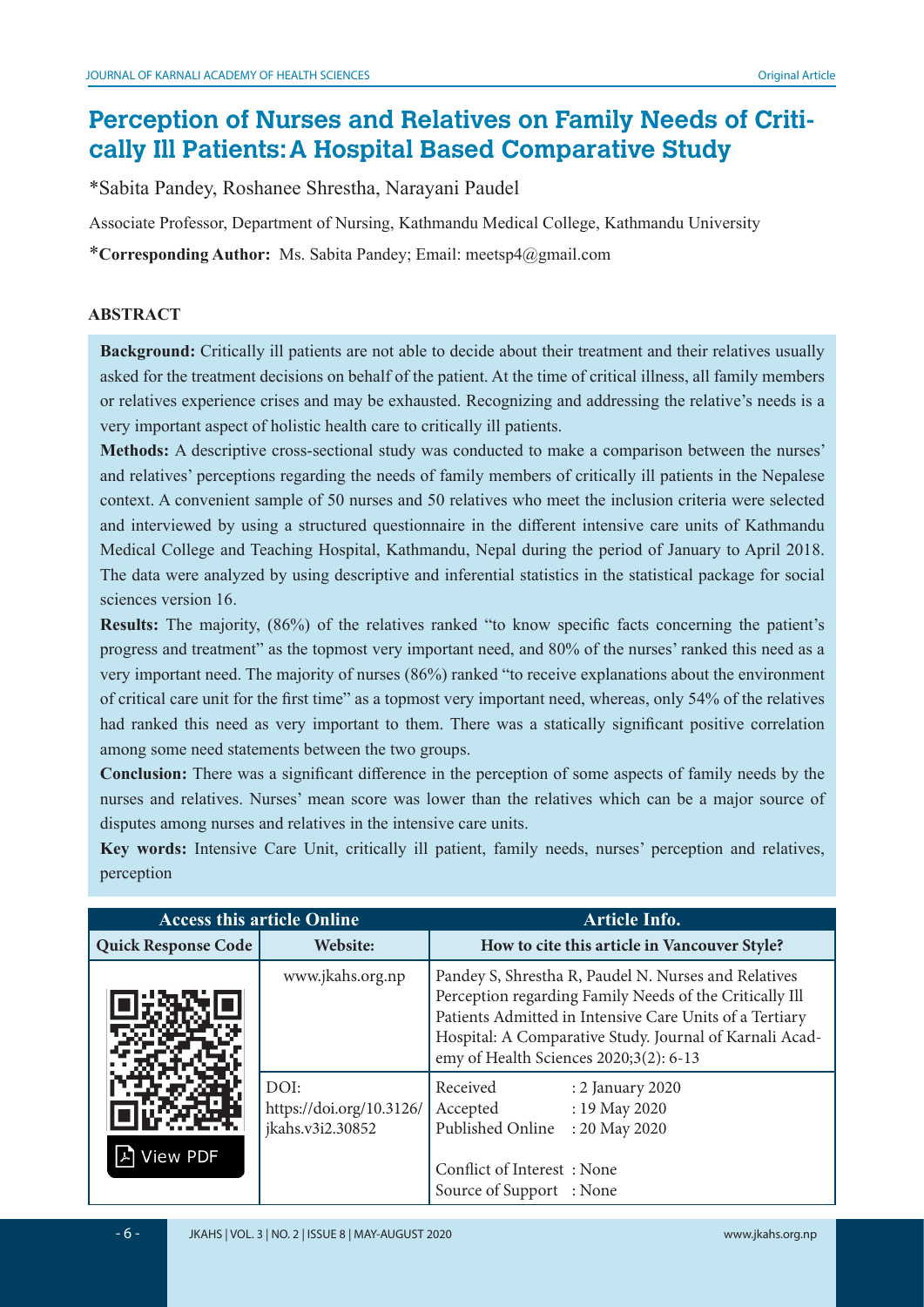# **INTRODUCTION**

Admission in the Intensive Care Unit (ICU) due to critical illness creates a situation of crisis to the patients and their family members or relatives. ICU is considered a high mortality area and it is even higher in developing countries.<sup>1</sup> Family members go through distressing experiences when a member of the family is admitted to ICU which is unforeseen and occurs as an emergency. Several previous studies revealed that patient's physical condition, unfamiliar ICU environment, restriction of visitors, use of sophisticated equipment, different sounds and alarms are the major sources of stress for ICU patients and their relatives.2,3 The critically ill patients are not usually able to make their treatment decisions and family members or relatives are responsible for it.4 However, their ability to provide support to the patient and cooperation with health personnel is disturbed because of emotional distress so they need greater physical and psychological support from the health personnel. Therefore, the nursing care must focus on the needs not only of the patient, but also those of the entire family.<sup>5</sup>

Accurate identification and prompt management of immediate family needs are helpful for the patient's treatment. Many studies show that health care personnel are not aware sufficiently towards needs perceived by the family members for support.<sup>6</sup> Meeting the needs of family members is a primary responsibility of ICU staff and an important criterion in the assessment of the quality of care in the ICU.7 Inadequate attention to the needs of the patient family causes inappropriate care and support to the patient and can increase dissatisfaction among relatives.8,9 The identification of the importance and priority of family needs enables nurses to provide appropriate information and support for family members.10,11 So, the nurses are the first person to identify the needs and support the family members to cope with stressful situation.<sup>12</sup>

Therefore, this study aimed to assess the perception of nurses and the family members' regarding the family needs of critically ill patients. The nursing care in ICU settings in Nepal is usually focused on the management and care of critically ill patients with little or no attention towards their families and relatives.13 Recognizing and meeting the patient's

family needs is a very important component of providing holistic nursing care to critically ill patients in ICU. That's why the researcher was interested to assess and compare the perception of the family needs of critically ill patients by the nurses and family members in Nepalese context.<sup>14</sup>

#### **MATERIALS AND METHOD**

A descriptive cross sectional study was carried out at Kathmandu Medical College Teaching Hospital (KMCTH), Kathmandu, Nepal on January to April 2018 to compare the perception of relatives and nurses regarding family needs of critically ill patients. Fifty relatives who were looking after the patient in different intensive care units of KMCTH and 50 nurses working in different intensive care units (ICU, medical ICU, and Neurosurgical ICU) were selected by conveniently for the study. It was total enumeration of nurses who were working in different ICUs in KMCTH and the similar proportion of patients relatives were selected for comparison who meet the inclusion criteria. The inclusion criteria for relatives was age over 18 years; has stayed with the patient at least for three days from the time of admission and able to read and write Nepali. Only one family member was included from every patient for data collection. Nurses who have at least six months of working experience in ICUs, available during the time of study and interested to participate in the study were included. Ethical approval was obtained from the institutional review committee of KMCTH. Informed consent was taken from all the participants before data collection.

#### **Instrumentation**

Data collection tool was developed by researcher herself taking references from the previous studies and consulting subject experts. Tool contains structured questionnaire in two parts:

Part I: Contains socio-demographic characteristics: nurses and relatives.

**Part II**: Critical Care Family Needs Assessment tool which Contains 32 items of the Critical Care Family Needs in present Nepalese context. It was developed by taking reference from Critical Care Family Needs Inventory (CCFNI) which was originally developed by Molter and Lesks and adopted by various researchers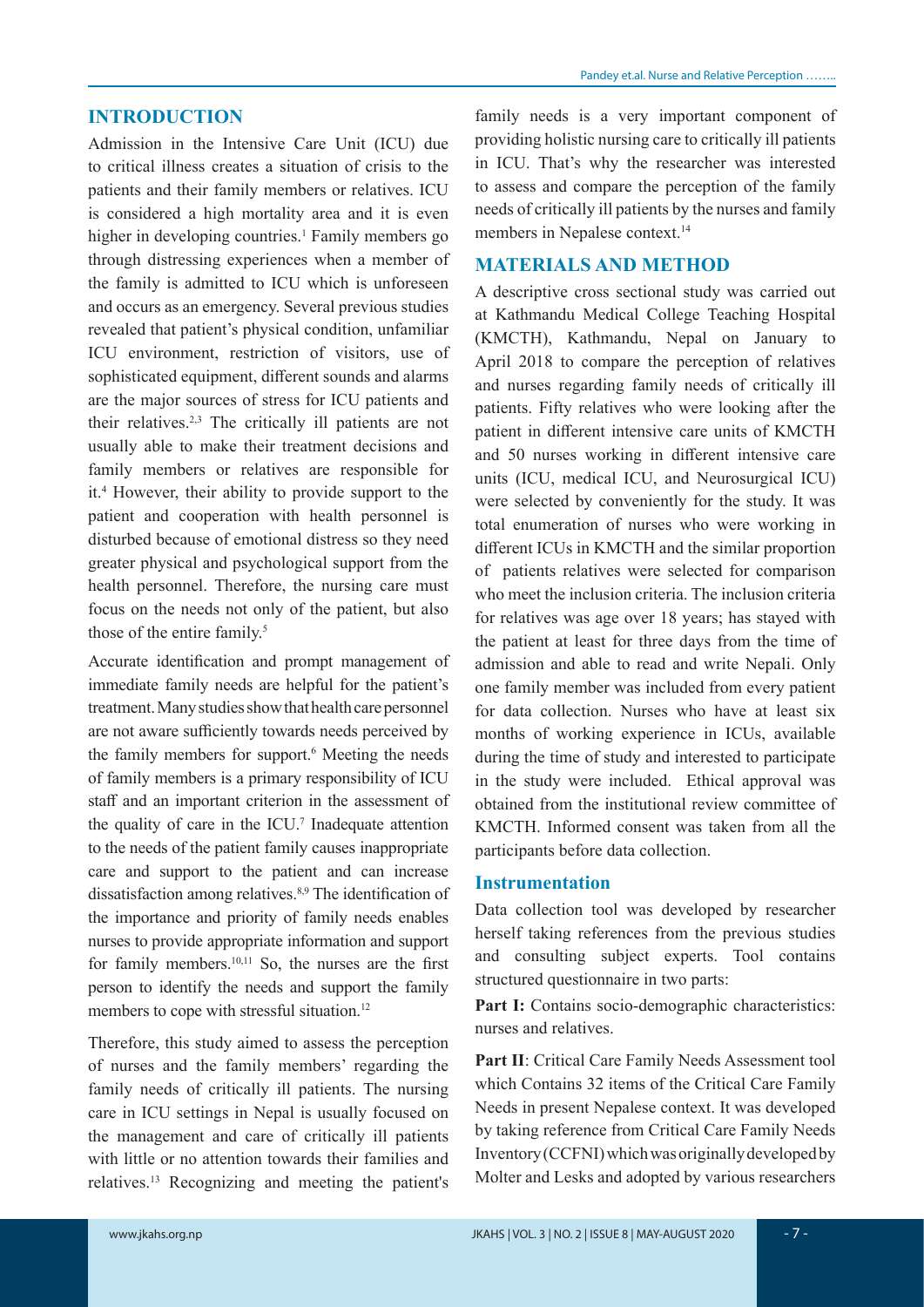in different languages. The tool was divided into five subscales: information (7 questions), support (7 questions), proximity (7 questions), assurance (7 questions) and comfort (4 questions). The scoring system of tool was in 4-point Likert scale, as 1 for "Not important" 2 for "slightly important" 3 for "important" and 4 for "very important".

Content validity was maintained by reviewing the tools from subject experts in critical care nursing. Translation of the tools in Nepali language was done by language translator. Pretest of the tools was done among six family members and six nurses in ICUs and some modifications were done. Cronbach's alfa was calculated to measure the internal consistency which was o.84. (Nepali version).

#### **Data collection and analysis**

Data collection was done through self-administered questionnaire for both groups on the presence of researcher within three months of period from January to April, 2018. Data were collected by maintaining all the ethical issues. Informed written consent was taken from all the respondents after explaining purpose and process of the study. Statistical Package for Social Sciences (SPSS) Version 16 was used for data analysis. Descriptive and inferential statistics were used to summarize the results.

shown in Table 1. The mean age was  $24.98 \pm SD$ 2.77 years and all were females. More than half, 58% of the nurses completed PCL nursing and working experience in ICU was ranged from 7 months to 120 months with median 32.00±10.17 months.

The sociodemographic characteristics of the relatives are summarized in table 2. The mean age was 34.50  $\pm$  10.17 years. More than half of them were male and 32% had University education. The relationships with ICU patients were: 56% parents, 16% child, 12% sibling and 16% spouse. Only 16% of the relatives had previous experience of ICU when their family members were admitted in ICU previously.

All 32 items were analyzed on need statements to identify the top 10 needs perceived as important by the relatives and nurses. Within the rank of top 10 important needs, four needs were similarly perceived by the nurses and relatives but the order was different. Some needs that given higher rank by the relatives, were ranked very low by the nurses and vice versa (Table 3 and 4).

The mean score of subscale by the relatives' was higher than the nurses'. Among the five subscales of needs, information and assurance score the highest by the both groups (Table 5).

There was significant  $(p<0.05)$  positive correlation between relatives and nurses scoring among 10 need statements. (Table 6).

# **RESULTS**

The sociodemographic characteristics of nurses are

**Table 1. Sociodemographic Characteristics of Nurses (n=50)**

| <b>S. N.</b>                | <b>Variables</b>          | <b>Frequency (N)</b> | Percentage (%) |  |  |
|-----------------------------|---------------------------|----------------------|----------------|--|--|
| 1.<br>Age (years)           |                           |                      |                |  |  |
|                             | $20 - 25$                 | 25                   | 50             |  |  |
|                             | $25 - 30$                 | 23                   | 46             |  |  |
|                             | $30 - 35$                 | $\overline{2}$       | $\overline{4}$ |  |  |
|                             | mean $(SD)= 24.98 (2.77)$ |                      |                |  |  |
| 2.                          | <b>Education Level</b>    |                      |                |  |  |
|                             | PCL                       | 29                   | 58             |  |  |
|                             | <b>BN/BSN</b>             | 21                   | 42             |  |  |
| 3.                          | Work Experience (months)  |                      |                |  |  |
|                             | <12                       | 10                   | 20             |  |  |
|                             | $12 - 36$                 | 21                   | 42             |  |  |
|                             | $37 - 60$                 | 12                   | 24             |  |  |
|                             | $>60$                     | 7                    | 14             |  |  |
|                             | Mean 37.54                |                      |                |  |  |
|                             | Minimum 7, Maximum 120    |                      |                |  |  |
| <b>Marital Status</b><br>4. |                           |                      |                |  |  |
|                             | Married                   | 36                   | 72             |  |  |
|                             | Unmarried                 | 14                   | 28             |  |  |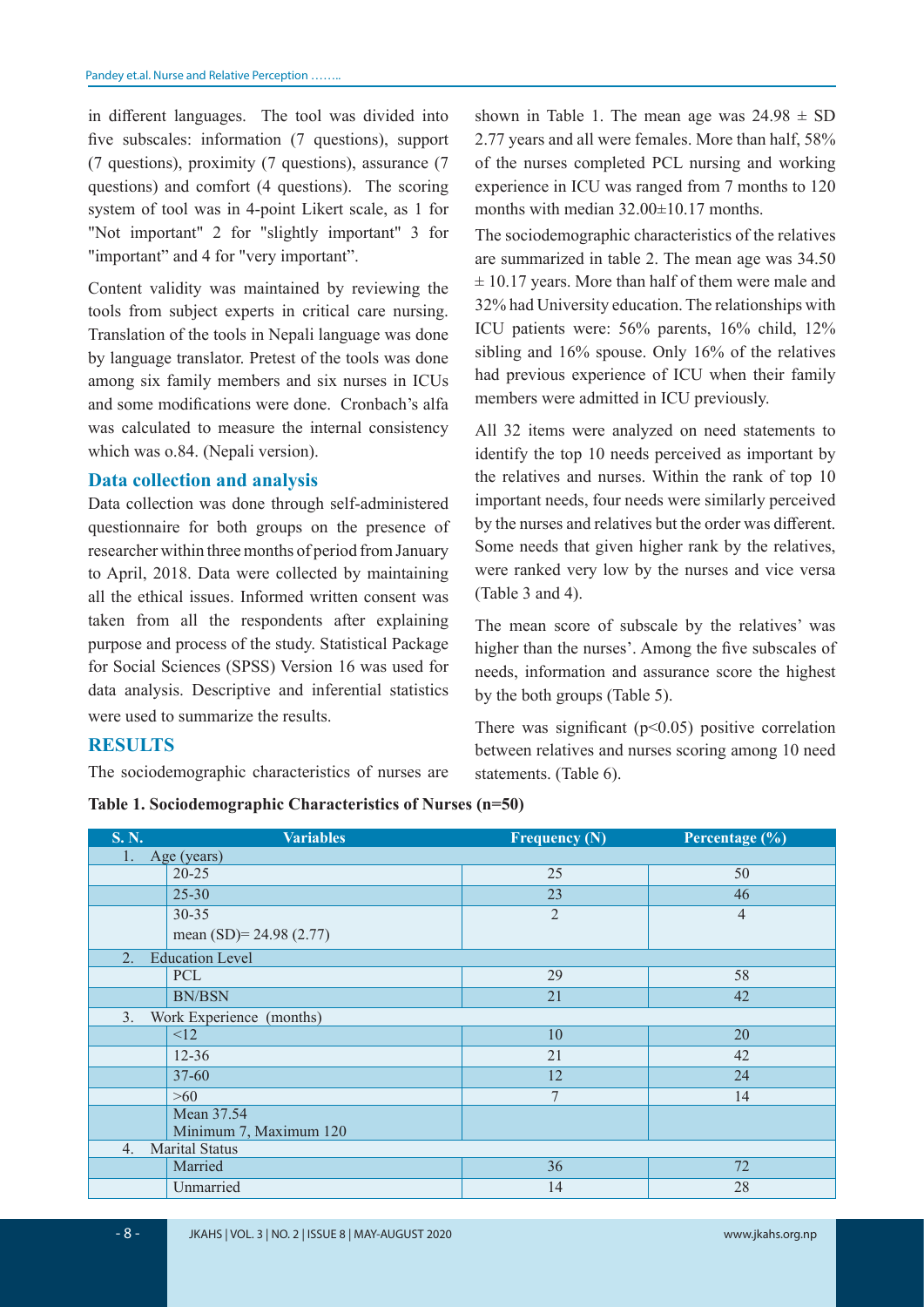| <b>S. N.</b><br><b>Variables</b> | <b>Frequency (N)</b> | Percentage (%) |  |  |  |  |
|----------------------------------|----------------------|----------------|--|--|--|--|
| Age (years)<br>1.                |                      |                |  |  |  |  |
| $20 - 29$                        | 20                   | 40             |  |  |  |  |
| $30 - 39$                        | 17                   | 34             |  |  |  |  |
| $40 - 49$                        | $\boldsymbol{7}$     | 14             |  |  |  |  |
| 50-59                            | 5                    | 10             |  |  |  |  |
| 60 and above                     | $\mathbf{1}$         | $\overline{2}$ |  |  |  |  |
| Mean $34.50 \pm SD 10.17$        |                      |                |  |  |  |  |
| 2.<br>Sex                        |                      |                |  |  |  |  |
| Male                             | 28                   | 56             |  |  |  |  |
| Female                           | 22                   | 44             |  |  |  |  |
| <b>Education Level</b><br>3.     |                      |                |  |  |  |  |
| $1-5$ class                      | 14                   | 28             |  |  |  |  |
| $6-10$ class                     | 13                   | 26             |  |  |  |  |
| 11-12 class                      | $\overline{7}$       | 14             |  |  |  |  |
| University                       | 16                   | 32             |  |  |  |  |
| Relation with Patient<br>4.      |                      |                |  |  |  |  |
| Parent                           | 28                   | 56             |  |  |  |  |
| Child                            | $\,8\,$              | 16             |  |  |  |  |
| Sibling                          | 6                    | 12             |  |  |  |  |
| Spouse                           | 8                    | 16             |  |  |  |  |

#### **Table 2. Sociodemographic Characteristics of Relatives (n=50)**

# **Table 3.Comparison of Relatives' Perception with Nurses regarding Top 10 Family Needs**

| <b>Family needs</b>                                                        |    | <b>Relatives Perception</b> |               | <b>Nurses Perception</b> |
|----------------------------------------------------------------------------|----|-----------------------------|---------------|--------------------------|
|                                                                            |    | $\frac{0}{\alpha}$          | Rank          | $\frac{0}{0}$            |
| To know specific facts concerning the patient's progress and treatment.    |    | 86                          |               | 80                       |
| To have someone to express feelings about what has happened.               |    | 82                          | 23            | .56                      |
| To talk to the attending doctor daily about the patient's condition.       |    | 80                          | $\mathcal{L}$ | 82                       |
| To know which staff could give what type of information regarding patient. |    | 78                          | 26            | 52                       |
| To have a place to be alone for a while in the hospital.                   |    | 74                          | 29            | 48                       |
| To be told about transfer plans while they are being made.                 | 6  | 70                          | 30            | 42                       |
| To receive clear and understandable information about the patient.         |    | 70                          | 4             | 78                       |
| To be assured that every possible care is being given to the patient.      |    | 68                          | 28            | 48                       |
| To look after the patient frequently by the relatives.                     |    | 64                          | 12            | 62                       |
| To know the expected outcome after treatment.                              | 10 | 60                          | 8             | 72                       |

## **Table 4.Comparison of Nurses' Perception with Relatives' regarding Top 10 Family Needs**

| <b>Family needs</b>                                                                                    |      | <b>Nurses Perception</b> |      | <b>Relatives Perception</b> |  |
|--------------------------------------------------------------------------------------------------------|------|--------------------------|------|-----------------------------|--|
|                                                                                                        | Rank | $\frac{0}{2}$            | Rank | $\frac{0}{0}$               |  |
| To have explanations of the environment before going into the critical care<br>unit for the first time |      | 86                       | 18   | 54                          |  |
| To know why things were done for the patient.                                                          |      | 82                       | 21   | 46                          |  |
| To talk to the attending doctor daily about the patient's condition.                                   |      | 82                       |      | 80                          |  |
| To receive clear and understandable information about the patient.                                     | 4    |                          |      | 70                          |  |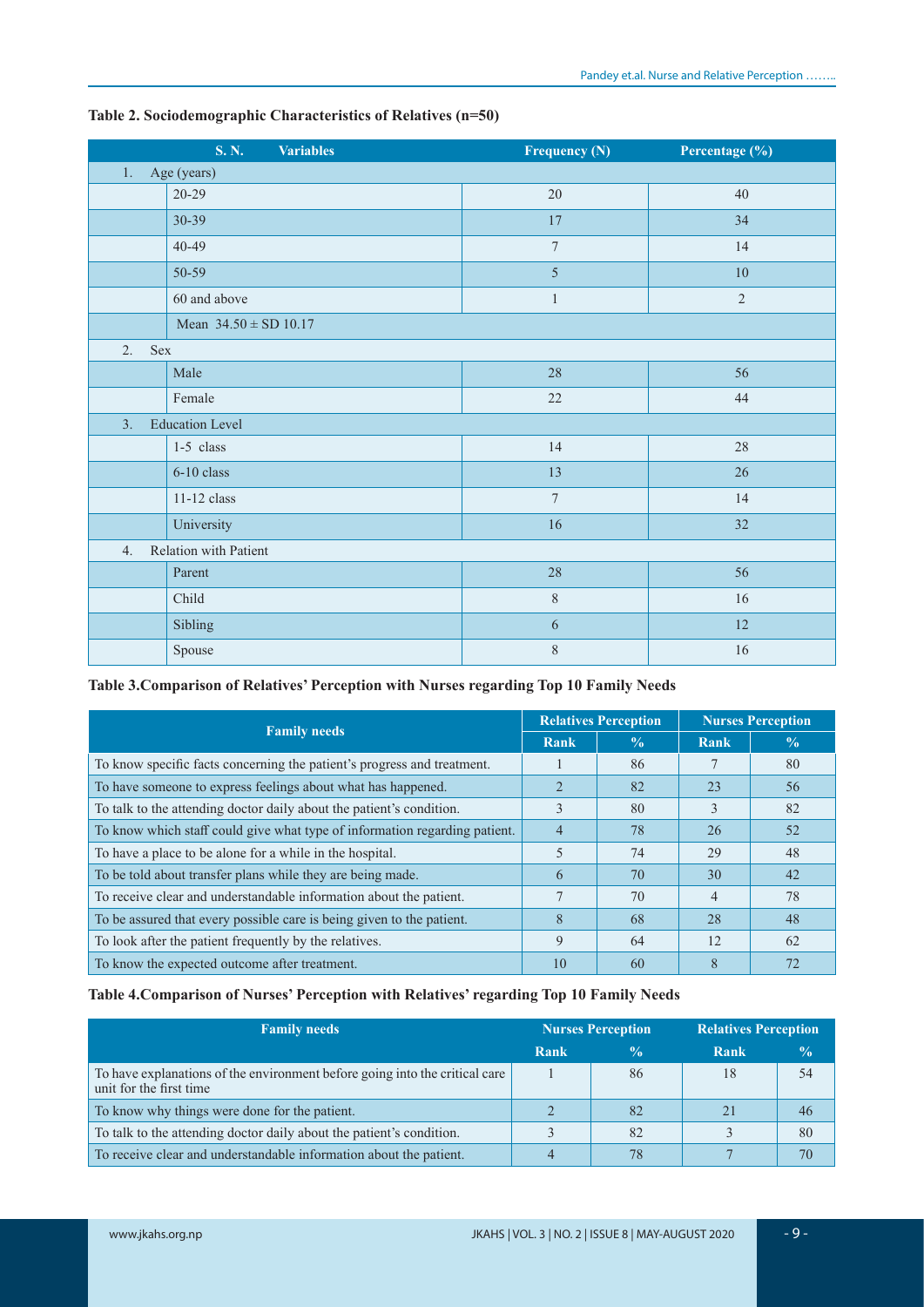| To have explanations given that are understandable                      |    | -68 | 28 |    |
|-------------------------------------------------------------------------|----|-----|----|----|
| To receive information about the patient at least once a day.           |    | 62  |    | 66 |
| To know specific facts concerning the patient's progress and treatment. |    | 80  |    | 86 |
| To know the expected outcome after treatment                            |    |     | 10 | 60 |
| To have visiting hours start on time                                    |    | 60  |    |    |
| To have questions answered honestly                                     | 10 | 60  |    |    |

#### **Table 5. Mean Score of the Subscale of Family Needs between Relatives and Nurses (n=50/50)**

| <b>Subscales</b> | <b>Nurse's Perception</b><br>$\bar{x}$ ±SD | <b>Relative's Perception</b><br>$\overline{x} \pm SD$ | <b>Difference</b> |
|------------------|--------------------------------------------|-------------------------------------------------------|-------------------|
| Information      | $22.46 \pm 3.94$                           | $26.32 \pm 4.56$                                      | 3.86              |
| Assurance        | $21.32 \pm 3.22$                           | $24.64 \pm 3.78$                                      | 3.52              |
| Comfort          | $17.46 \pm 2.44$                           | $23.56 \pm 3.66$                                      | 6.1               |
| Proximity        | $18.60 \pm 2.88$                           | $20.78 \pm 2.92$                                      | 2.18              |
| Support          | $11.72 \pm 2.76$                           | $14.58 \pm 2.54$                                      | 2.86              |

**Table 6. Relationship between Relatives and Nurses Perception (n=50/50)**

| <b>S.N.</b>      | <b>Family Needs</b>                                                                                     | <b>Relatives</b><br><b>Mean</b><br>score | <b>Nurses</b><br><b>Mean sore</b> | $\overline{\mathbf{R}}$ | $\mathbf{p}$ |
|------------------|---------------------------------------------------------------------------------------------------------|------------------------------------------|-----------------------------------|-------------------------|--------------|
| 1.               | To have explanations of the environment before going into the critical<br>care unit for the first time. | 2.06                                     | 3.82                              | .28                     | $.044*$      |
| 2.               | To have questions answered honestly.                                                                    | 3.80                                     | 3.58                              | .34                     | $.014*$      |
| $\overline{3}$ . | To have visiting hours changed for special reason.                                                      | 3.40                                     | 3.54                              | .44                     | $.001**$     |
| 4.               | To have directions as to what to do at the bedside.                                                     | 3.42                                     | 3.50                              | .36                     | $.010**$     |
| 5.               | To feel there is hope.                                                                                  | 3.12                                     | 3.36                              | .30                     | $.032*$      |
| 6.               | To be assured that the best care possible is being given to the patient.                                | 3.42                                     | 2.78                              | .34                     | $.014*$      |
| 7.               | To have a place to be alone while in hospital                                                           | 3.64                                     | 2.20                              | .33                     | $.017*$      |
| 8.               | To know exactly what is being done for the patient.                                                     | 3.54                                     | 3.42                              | .47                     | $.000**$     |
| 9.               | To have a bathroom near the waiting room.                                                               | 2.50                                     | 3.14                              | .29                     | $.040*$      |
| 10.              | To have explanations given that are understandable.                                                     | 2.48                                     | 3.60                              | .39                     | $.005**$     |

Spearman's Rank Correlation, significance\* < 0.05 (two tailed), significance\*\* <0.01(one tailed)

# **DISCUSSION**

The aim of this study was to assess and compare the perceptions of nurses and relatives regarding family needs of ICU patients. The results of this study revealed that there was significant difference between the scores in needs of family members perceived by the nurses and the relatives themselves. The nurses' overall mean score was lower than the relatives'.

Regarding the, socio demographic data of nurses' the highest percentage (96%),was in age group of 20-30 years, 42% had Bachelor level nursing education, 72% were married and 80% of them had 1-10 years of working experience in ICU which was in accordance

with the results by Lotfy et al and Agard et al which revealed that majority of nurses were married, females, age was between 20 to 30 years and had bachelor degree with years of experiences between 1 to 10 years 15, 16. It might be due to the worldwide trends that nurses who are working in ICUs should be young and energetic.

Concerning the relatives' sociodemographic data, the highest percentage was in age group of 20-30 years (40%) followed by 31-50 years (34%) with mean age  $34.50 \pm SD$  10.17 years, 56% were male and 32% had university education. Regarding the relationship with ICU patients, this study showed that more than half (56%) were parents by relation which is in line with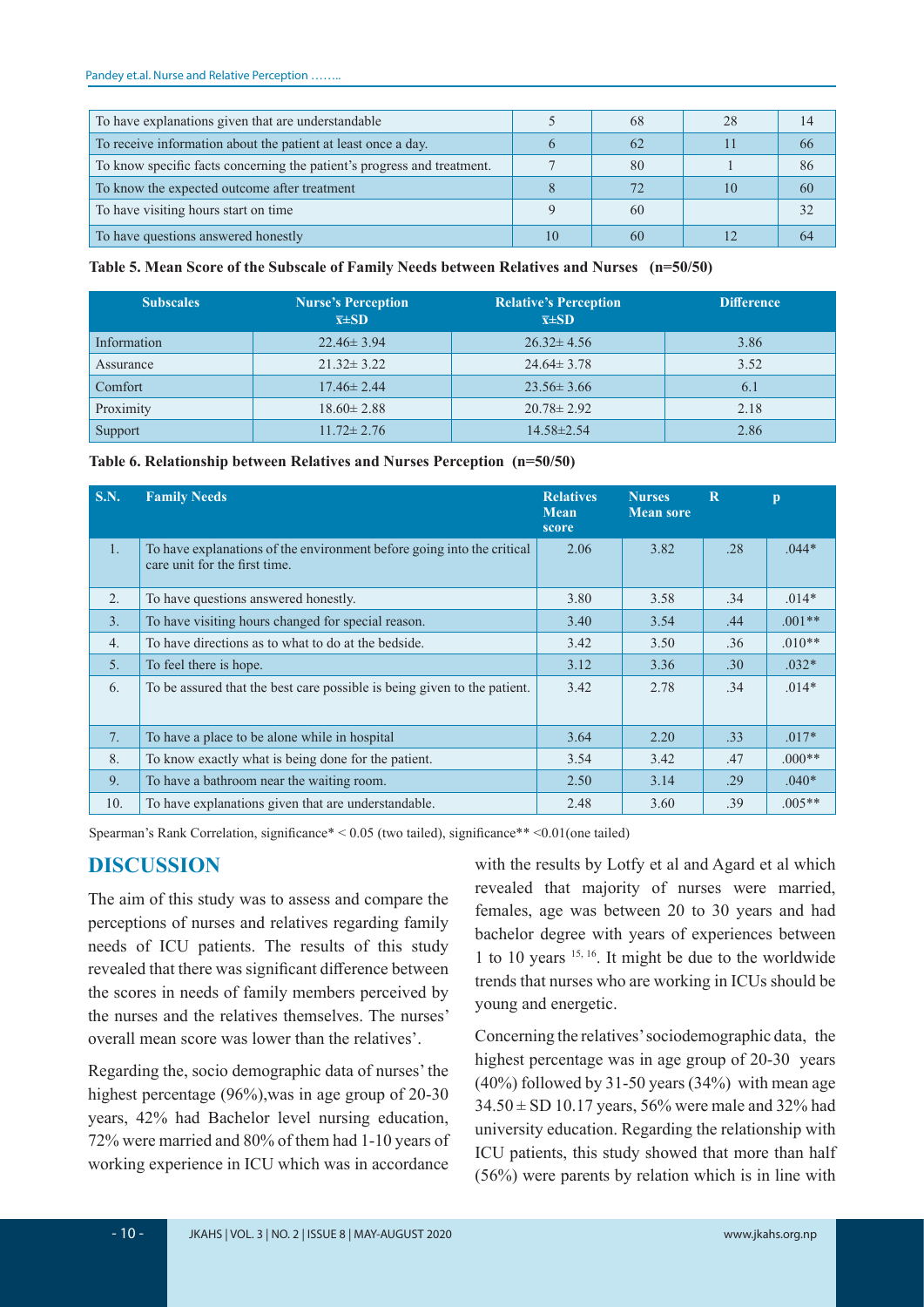the results by Lotfy et al, Kohi et al and Kinrade et al. 15,17,18 that showed similar results.

Regarding the important family needs perceived by relatives in this study were "to know specific facts concerning the patient's progress and treatment", 'to receive clear and understandable information about the patient'. It is because all the relatives and family members want to know the clear information about their patients' progress and what type of treatment is being done. This result was supported by the results of Lam and Beaulieu and Auerbach et al. who found that the relatives need understandable information about patient's treatment and progress daily. This study also identified "to have someone to express feelings about what has happened" as the second most important family needs perceived by the relatives which was not compatible with the previous research findings.<sup>19</sup>

Regarding important needs perceived by the nurses, this study showed that "to know how the patient was being treated and to talk to the doctor every day" were reported as very important informational needs which was in line with the findings by Naderi et al.20 This similarity might be due to universality of information need perceived by nurses working in different ICUs in different settings.

Concerning the subscales of need category, this study revealed that nurses ranked the needs for information and assurance as most important needs and the needs for support as the least important needs which was in line with the study done by Khatri and Thulung at Chitwan Medical College.21 According to this study, information need was the highest priority perceived need by the nurses and relatives which was similar with the study done by Bijttebier and Gundo that states information need is highest ranked need by both groups it might be its universality and not affected by sociodemographic factors.12, 14

In this study, the most important needs perceived by the relatives were getting information regularly about the patients treatment and progress instead of physical care which was similar with the study done in Turkey which stated that the most important needs were receiving regular information about the patient's treatment and condition and being certain that the patient is getting the best possible care,

whereas personal, physical, and emotional needs were the least important. 22

**Limitation:** Because of convenient sampling, confined in only one hospital and small sample size, generalization of study findings might be limited. Data was collected by using structured questions may limit the expression of their real perception.

# **CONCLUSION**

Relatives had higher mean score in overall needs than the score given by the nurses. Some needs that were perceived very important by the relatives were ranked very low by the nurses which might hinder the correct identification of relatives' real needs by the nurses in clinical settings. In the subscale of need category, nurses and relatives had ranked higher mean score regarding the information and assurance needs but the score by nurses was lower than the relatives. Such type of different perception may lead to disputes among nurses and patient's relatives in critical care setting. To identify relatives' real perceived needs, nurses have to be more creative in assessment strategies.

### **REFERENCES**

1. Keenan A, Joseph L. The needs of family members of severe traumatic brain injured patients during critical and acute care: A qualitative study. Can J Neurosci Nurs: 32(3):25-35.

[Google Scholar] | [PubMed] | [Full Text]

2. Büyükçoban S, Çiçeklio lu M, Demiral YN, Civaner MM. Adaptation of the critical care family need inventory to the Turkish population and its psychometric properties. PeerJ; 3:e1208 Available from: https://doi. org/10.7717/ peerj.1208

## [Google Scholar] | [PubMed] | [Full Text]

3. Forrester DA, Murphy PA, Price DM, Monaghan JF. Critical care family needs: nursefamily member confederate pairs. Heart Lung J; 19(6):655-61. Available from: https://www. ncbi.nlm.nih.gov/ pubmed/2228656. [Google Scholar]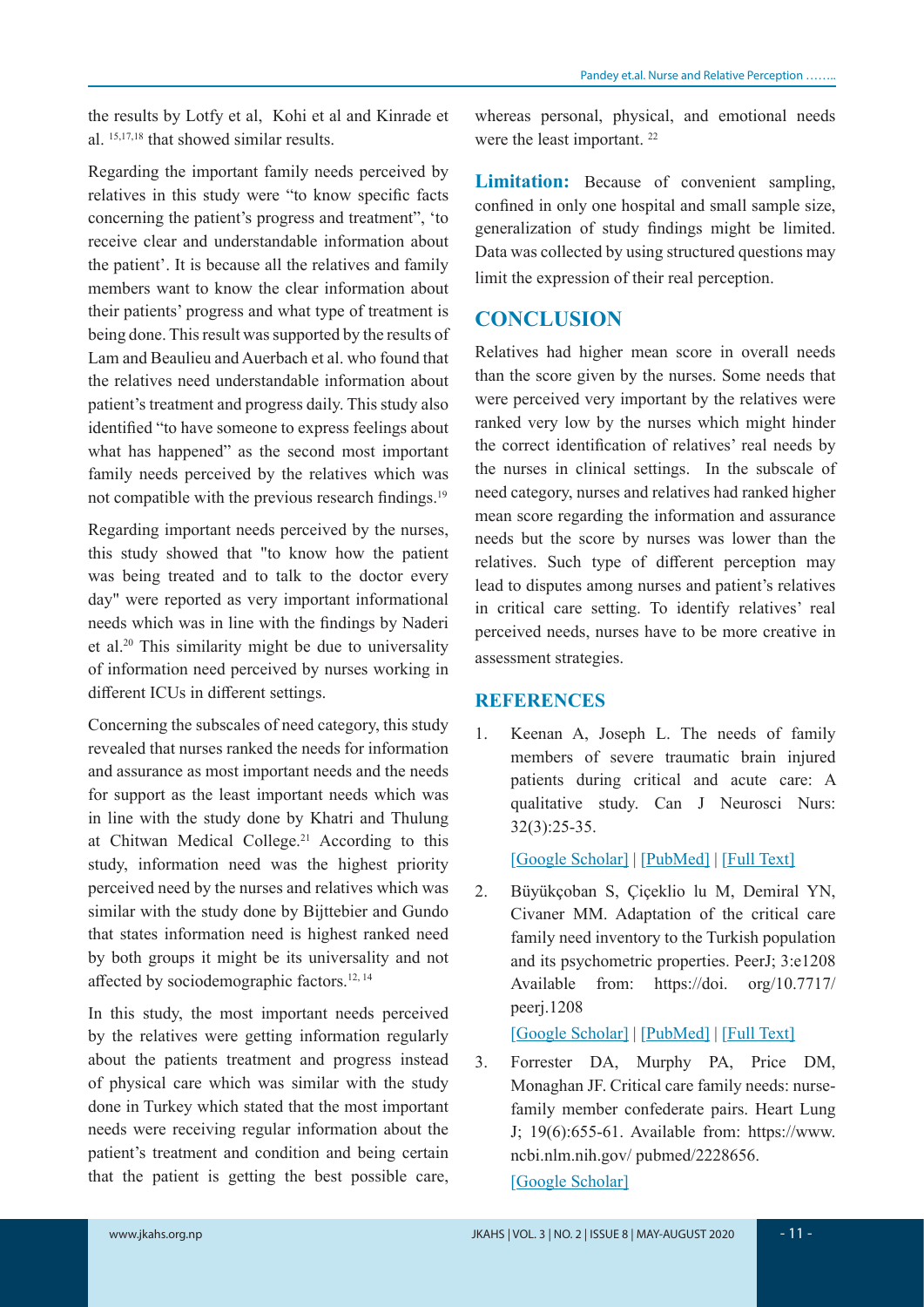4. Gómez-Martíinez S, Arnal RB, Juliá BG. The short version of critical care family needs inventory (CCFNI), adaptation and validation for a Spanish sample. Open J N; 34(3):349.

[Google Scholar]

5. Bijttebier P, Delva D, Vanoost S, Bobbaers H, Lauwers P, Vertommen H. Reliability and validity of the critical care family needs inventory in a Dutch-speaking Belgian sample. Heart Lung J.; 9(4):278–86.

[Google Scholar] | [Full Text]

6. Maxwell KE, Stuenkel D, Saylor C. Needs of family members of critically ill patients: a comparison of nurse and family perceptions. Heart Lung J. 36(5): 367-76.

[Google Scholar] | [CrossRef]

7. Rusinova K, Kukal J, Simek J, Cerny V. Limited family members/staff communication in intensive care units in the Czech and Slovak Republics considerably increases anxiety in patients relatives – the DEPRESS study. BMC Psy; Available from: http://www. biomedcentral. com/ [PubMed]

Google Scholar | Full Text

8. Iranmanesh S, Sheikhrabori A, Sabzevari S, Frozy MA, Razban F. Patient family needs: Perception of Iranian intensive care nurses and families of patients admitted to ICUs. AJNER. 4(3): 290-7.

[Google Scholar] | [Full Text]

9. Eriksson K, Wikström L, Fridlund B, Årestedt K, Broström A. Patients' experiences and actions whendescribing pain after surgery - A critical incident technique analysis. Int J Nurs Stud.; 56:27-36. doi: 10.1016/j.ijnurstu.2015.12.008.

[Google Scholar] | [PubMed] | [Full Text]

10. Shorofi SA,Yadollah Jannati Y, Moghaddam HR, Yazdani-Charati J. Psychosocial needs of families of intensive care patients: Perceptions of nurses and families. Niger Med J. 57(1): 10- 18. [Google Scholar] | [CrossRef] | [Full Text]

11. Molter NC. Critical Care Family Needs Inventory1983. Available from https://uwm.edu/ nursing/ wp-content/uploads/sites/287/2015/05/ Leske tool. Pdf

[Google Scholar]

12. Bijttebier P, Vanoost S, Delva D, Ferdinande P, Frans E. Needs of relatives of critical care patients: perceptions of relatives, physicians and nurses. Intensive Care Med. 27(1):160–5.

[Google Scholar] | [PubMed] [CrossRef] | [Full Text]

13. Ozbayir T, Tasdemir N, Ozseker E. Intensive care unit family needs: Nurses' and families'perceptions. EJM.; 19:137–40.

[Google Scholar] | [CrossRef] | [Full Text]

14. Gundo R, Bodole F, Lengu E, Maluwa A. Comparison of nurses ' and families ' perception of family needs in critical care unit at referral hospitals in Malawi. Open J Nurs. 4(4):312–20.

[Google Scholar] | [CrossRef] | [Full Text]

- 15. Lotfy AA, Sayed AS, Hakeem YG. Family Needs of Critically Ill Patients Admitted to the Intensive Care Unit, Comparison of Nurses and Family Perception. Am J Nurs Sci 6(4):333–46. [Google Scholar] | [CrossRef] | [Full Text]
- 16. Agard A, Harder I. Relatives' experiences in intensive care - Finding a place in a world of uncertainty. JICCN 2007; 23(3): 170-177.

[Google Scholar] | [PubMed] | [CrossRef]

17. Kohi T, Obogo M, Mselle L. Perceived needs and level of satisfaction with care by family members of critically ill patients at Muhimbili National hospital intensive care units, Tanzania, BMC Nurs J, 2016; 15(1): 1-18.

[Google Scholar] | [CrossRef] | [Full Text]

18. Kinrade T, Jackson CA, Jane ET. The psychosocial needs of families during critical illness: comparison of nurses' and family members' perspectives. Aus JAN 2009; 27 (1): 82-88.

[Google Scholar] | [Full Text]